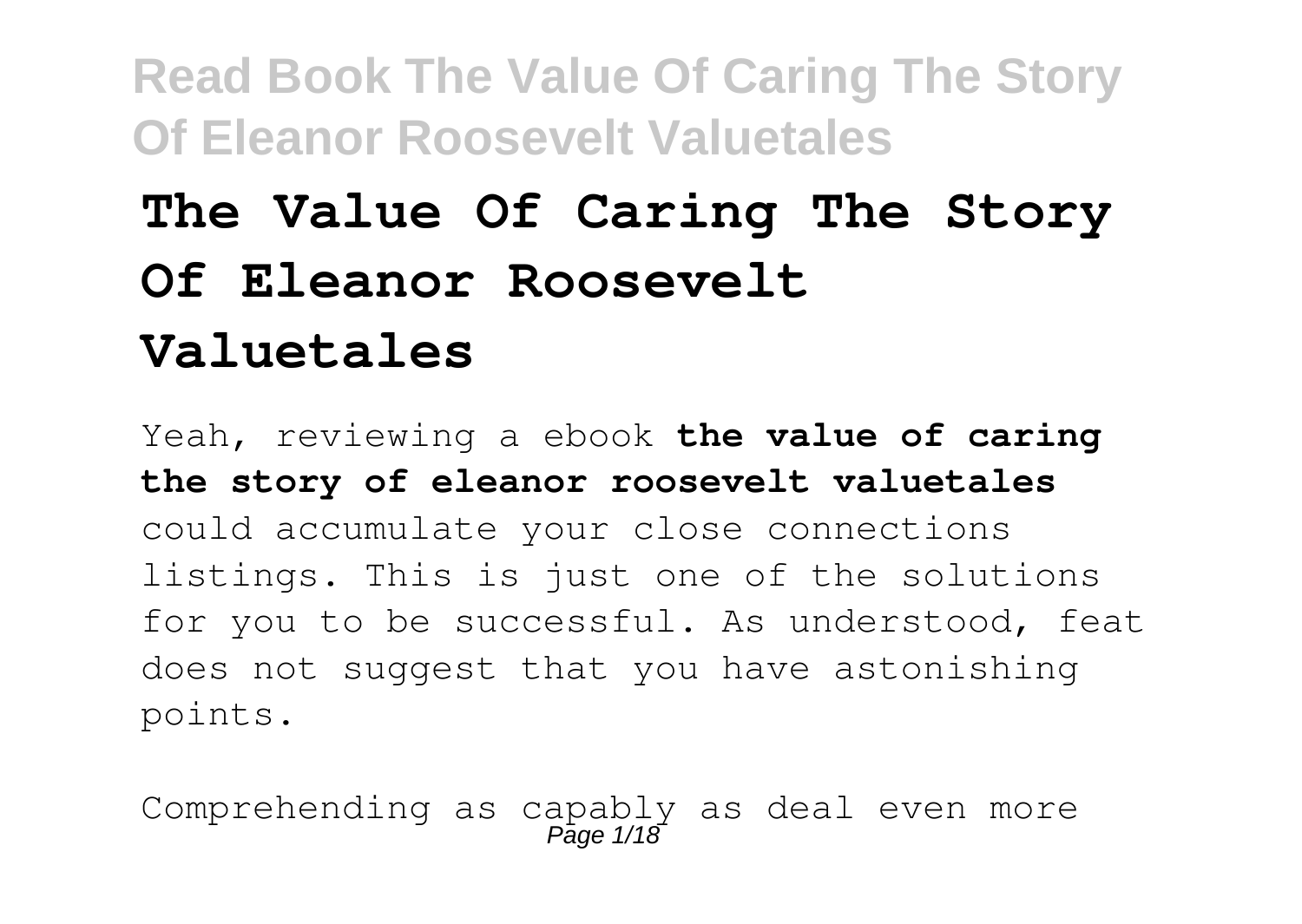than supplementary will have enough money each success. adjacent to, the statement as with ease as perspicacity of this the value of caring the story of eleanor roosevelt valuetales can be taken as capably as picked to act.

Respect and Take Care of Things\"The Caring Me I Want to Be\" Read Aloud The 10 Most Important Human Values - Fearless Soul WHEN I CARE ABOUT OTHERS - BY CORNELIA MAUDE SPELMAN - NARRATED BY DESHANTA B The Reflection in Me HD <del>I'LL DO IT, TAKING RESPONSIBILITY</del> Page 2/18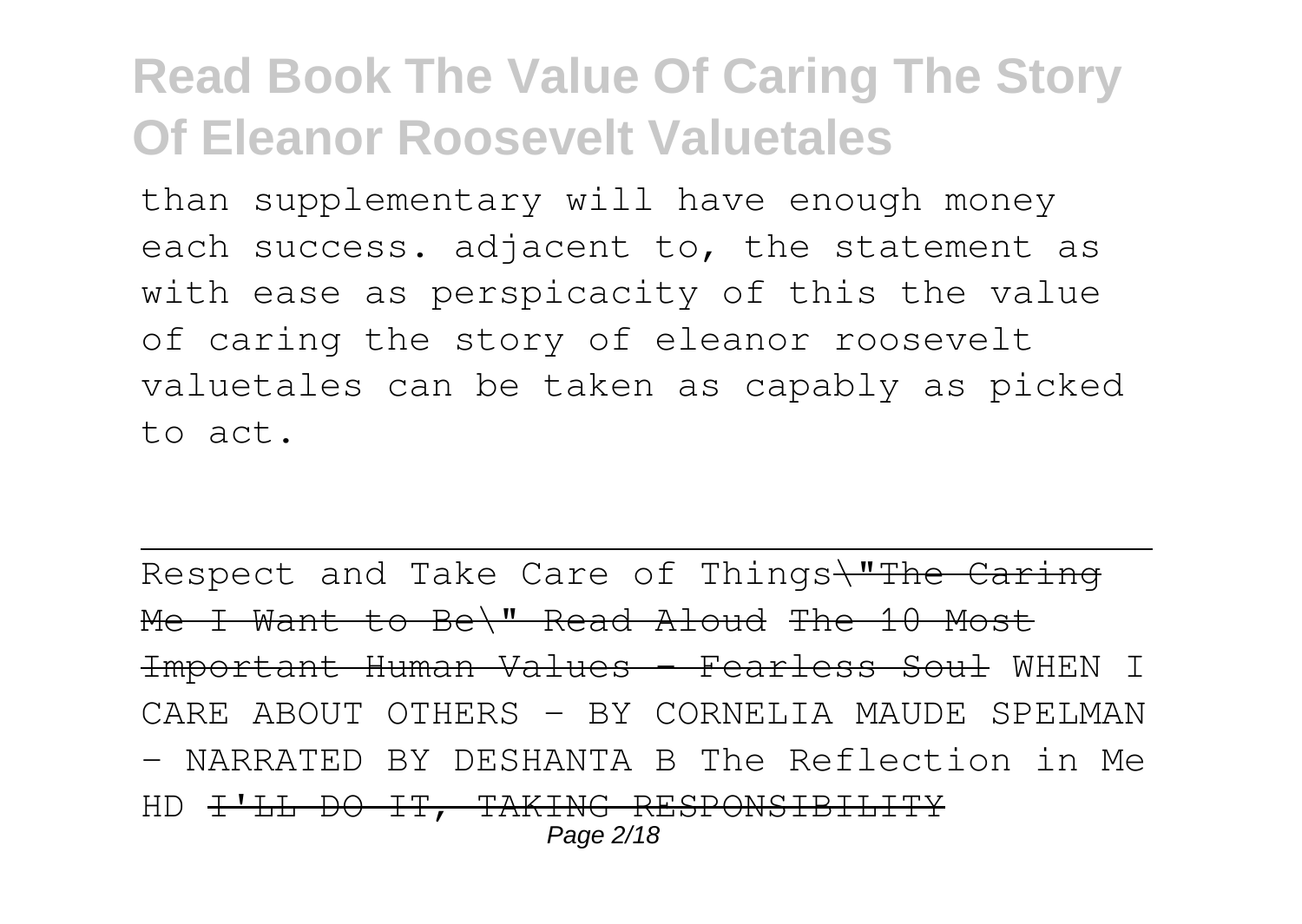(BOOK)KIDS READING WITH ENGLISH SUBTITLES The story of ''SHARING IS CARING\" Be Kind | A Children's Story about things that matter Book Care How to properly take care of books Sharing is caring ? ? Morals \u0026 Values for kids | Moral stories for Kids | ThinkJr Creations Taking Care of Books Learn to Share, Roys Bedoys! Sharing is Caring - Read Aloud Children's Books Princess Caring ~ Read Aloud Book at Kids Magical World (book 1 of 4 in a set) *Caring For Others | Moral Values For Kids | Moral Stories For Children HD Moral Stories - Sharing and Caring - EP05* When a Man Ignores Your Value, Say THIS To Page 3/18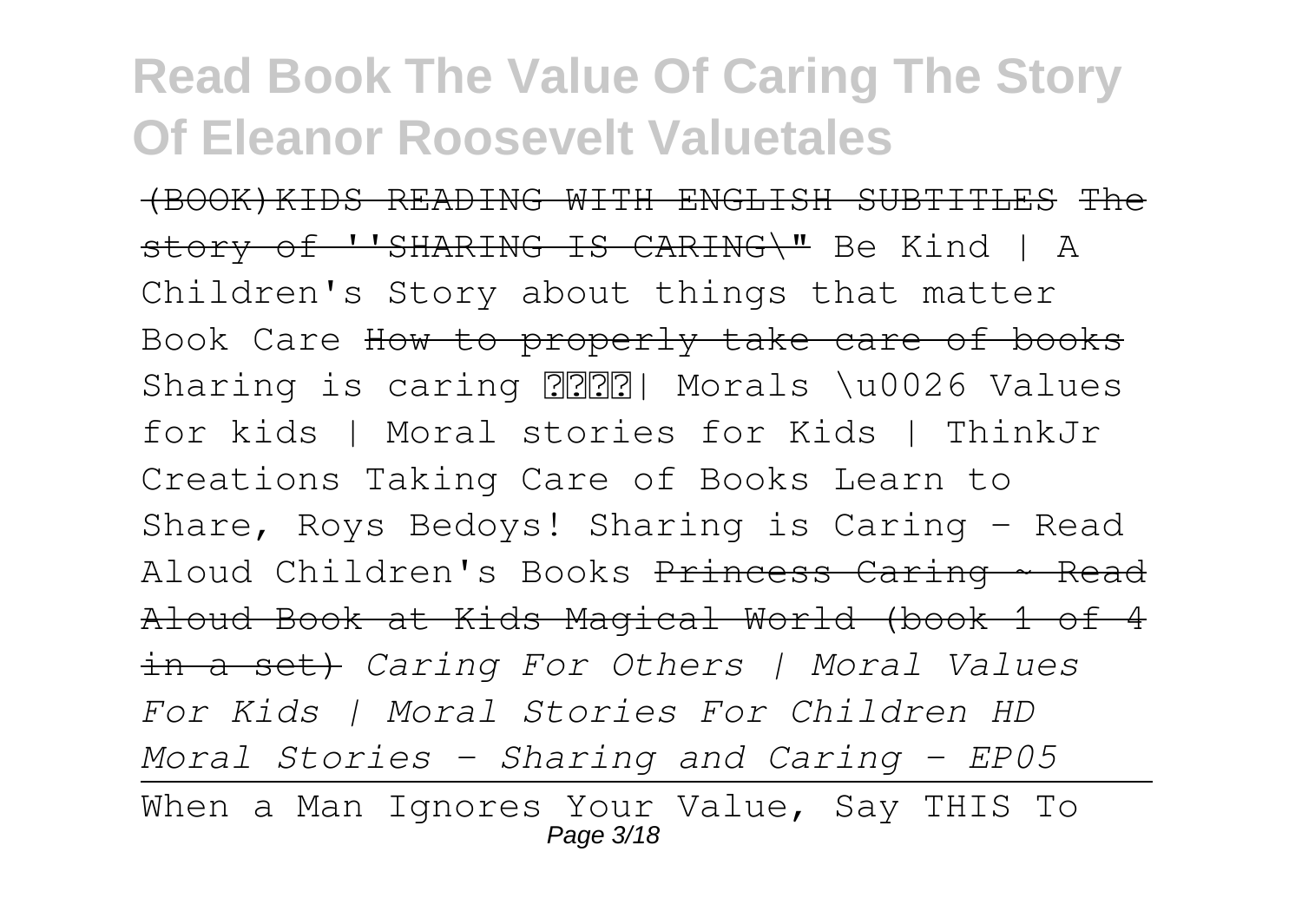Him

How To Read Fewer BooksWhen You Stop Caring, Results Come No ISBN? No problem! How to quickly find a book's value on Amazon

The Value Of Caring The

Out of ALL of the values you have listed, I think caring is potentially the MOST important. It IS the basis for compassion, understanding, love, friendships, and SOOOOO much more. I have a "group" ( you can join on my Facebook page ) that you can join that I call "Conscientious Protectors". Read about it and join if you like.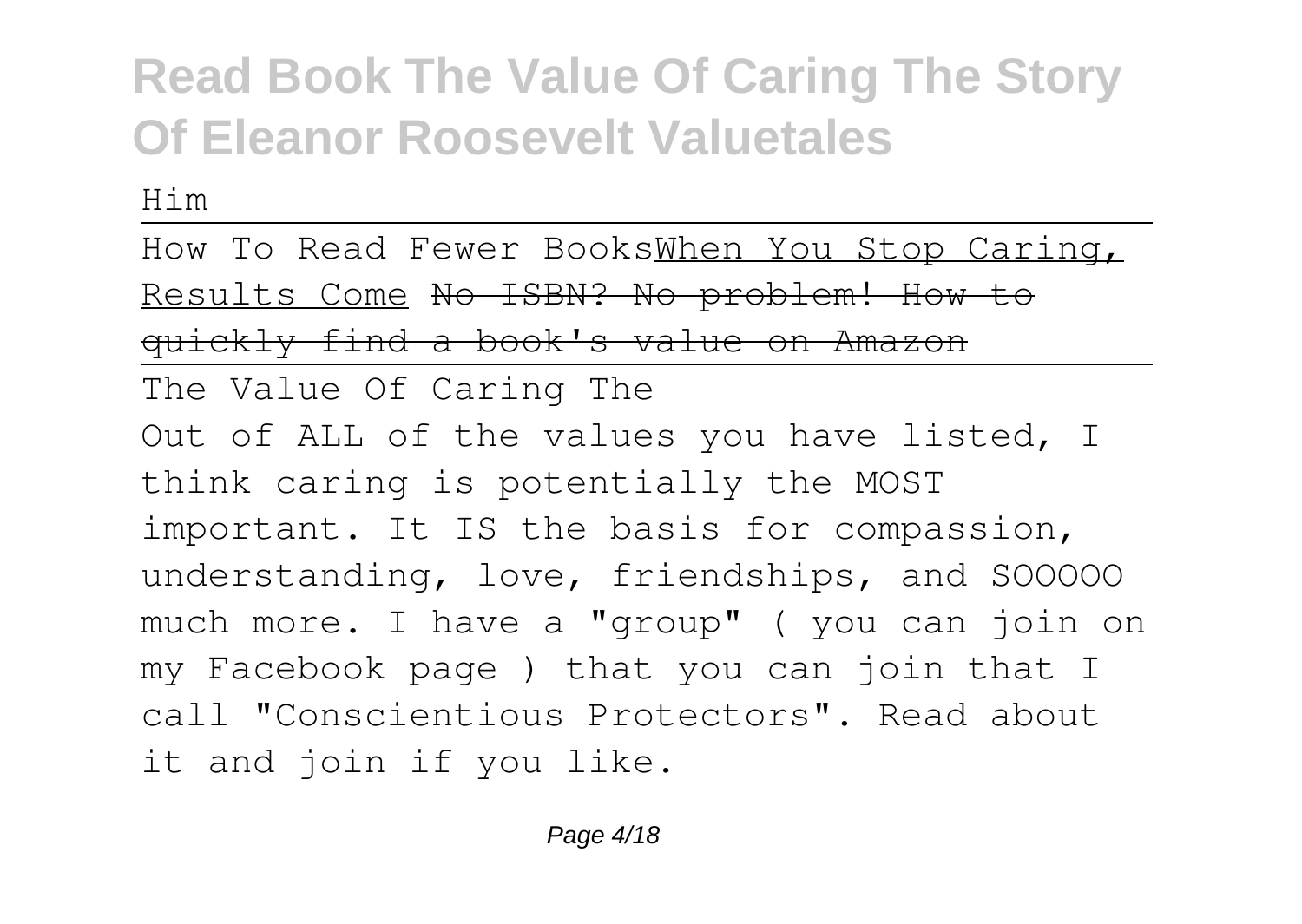Explore the value of Caring with related quotes, stories ...

Are You Demonstrating the Value of Caring? Boyd, Beth Blaszczyk. Author Information . Beth Boyd, MSN, RN, CNE, is the Director, Nursing Simulation & Clinical Skills Laboratories at Sacred Heart University in Fairfield, CT, and per diem Nursing Supervisor/Nurse Educator at Milford Hospital, Milford, CT. She has 30 years' experience in education ...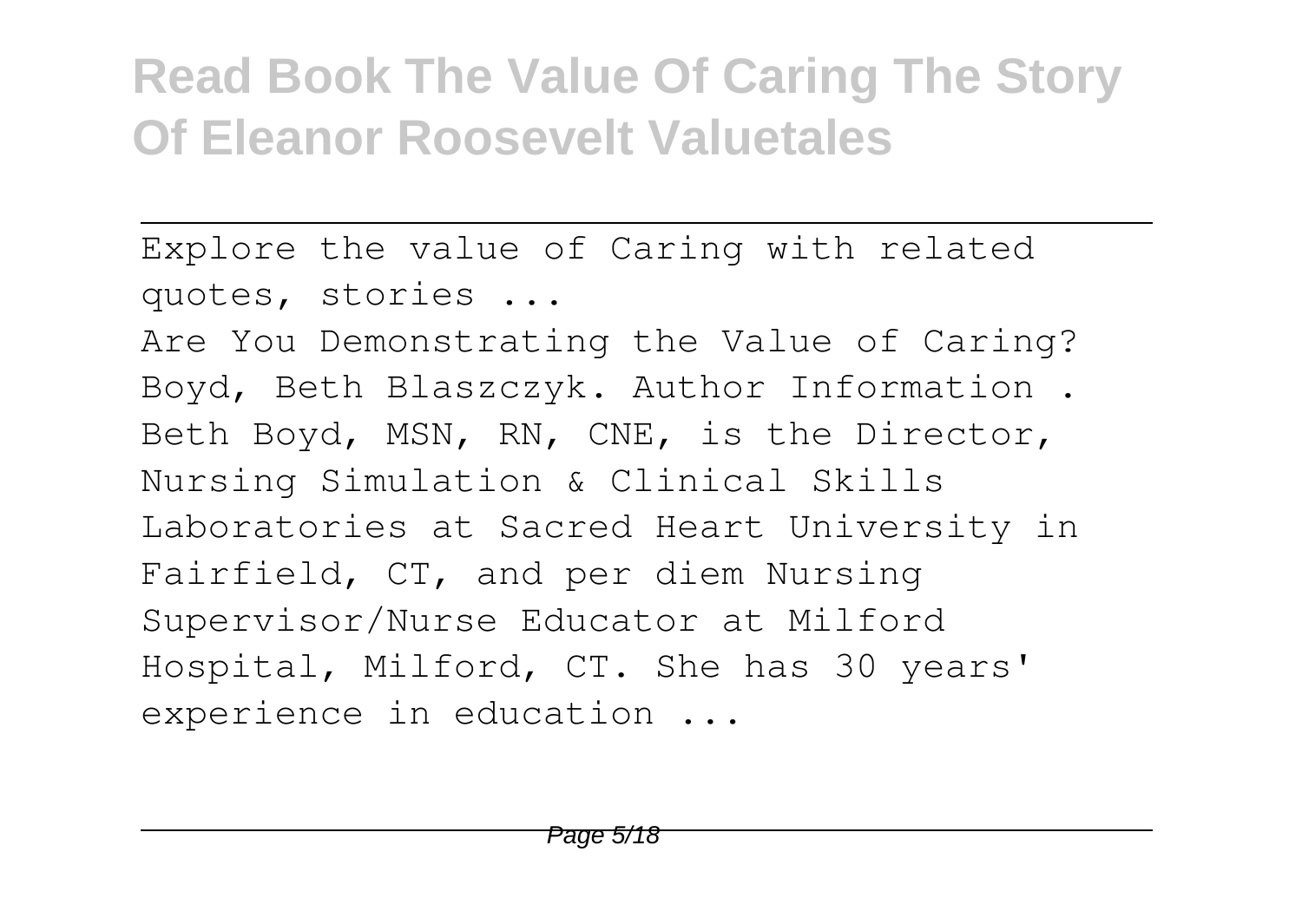Are You Demonstrating the Value of Caring? : Journal of ...

According to Toño, taking care of the team, for example, produces a positive impact on the retention of talent, which in turn will positively impact the code, the product and the company. Toño observed that, for example, delivery times are very tight and this ends up preventing developers from giving the necessary care and affection to the code.

The Value of Caring Tasks in Our Environment | Agile Alliance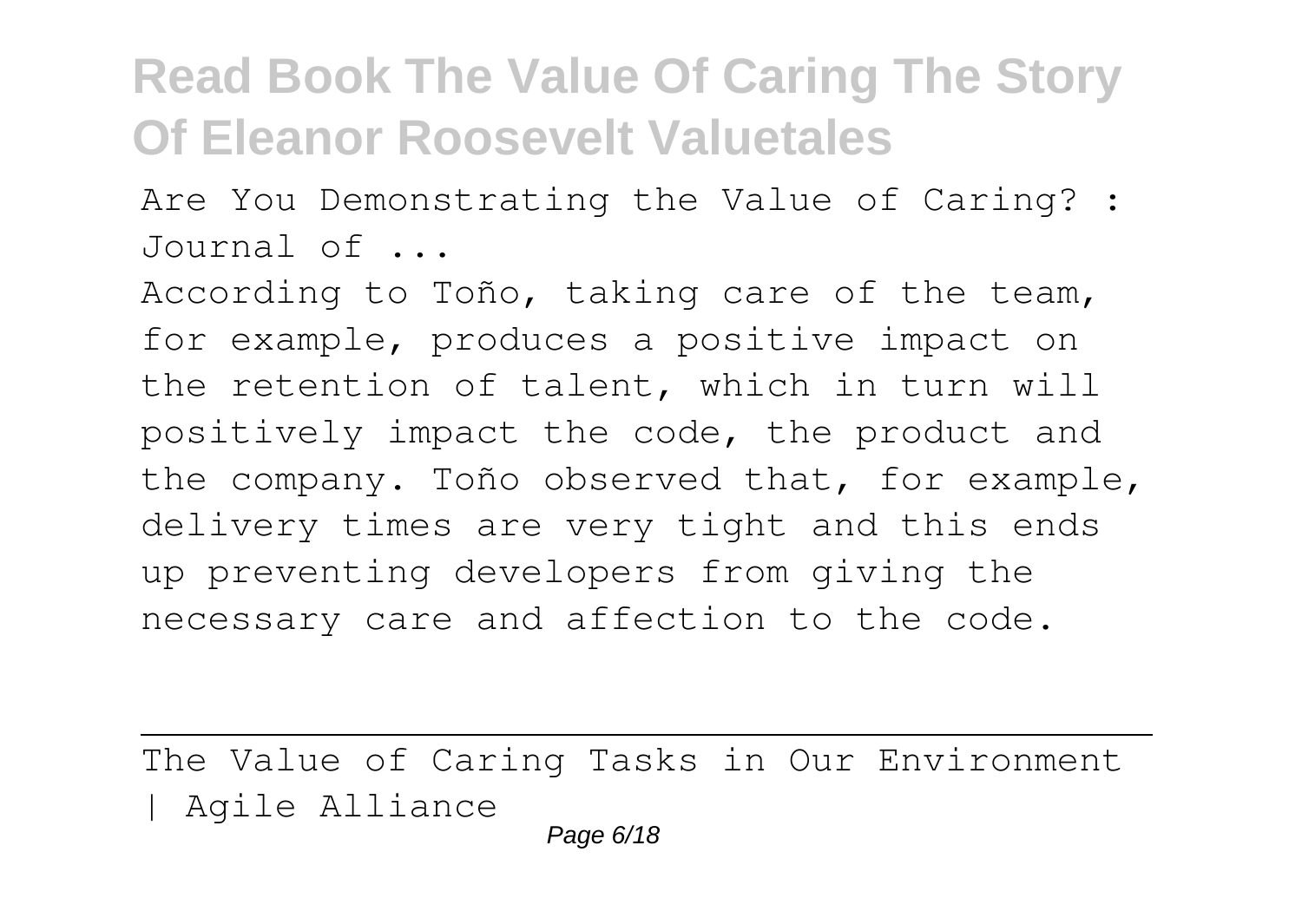Caring – the Third Core Value In continuing the discussion of core values, let's focus on caring. We define this core value as "Eager to help others, attention to detail, consistency, protecting the brand, willing to take ownership of issues."

Caring, the Third of Seven Core Values for Open Sky Group Thinking About Caring. Definition: Able to feel, think, and act in the interest of others, oneself, and the environment. Behavior reflecting the value: He picks up Page 7/18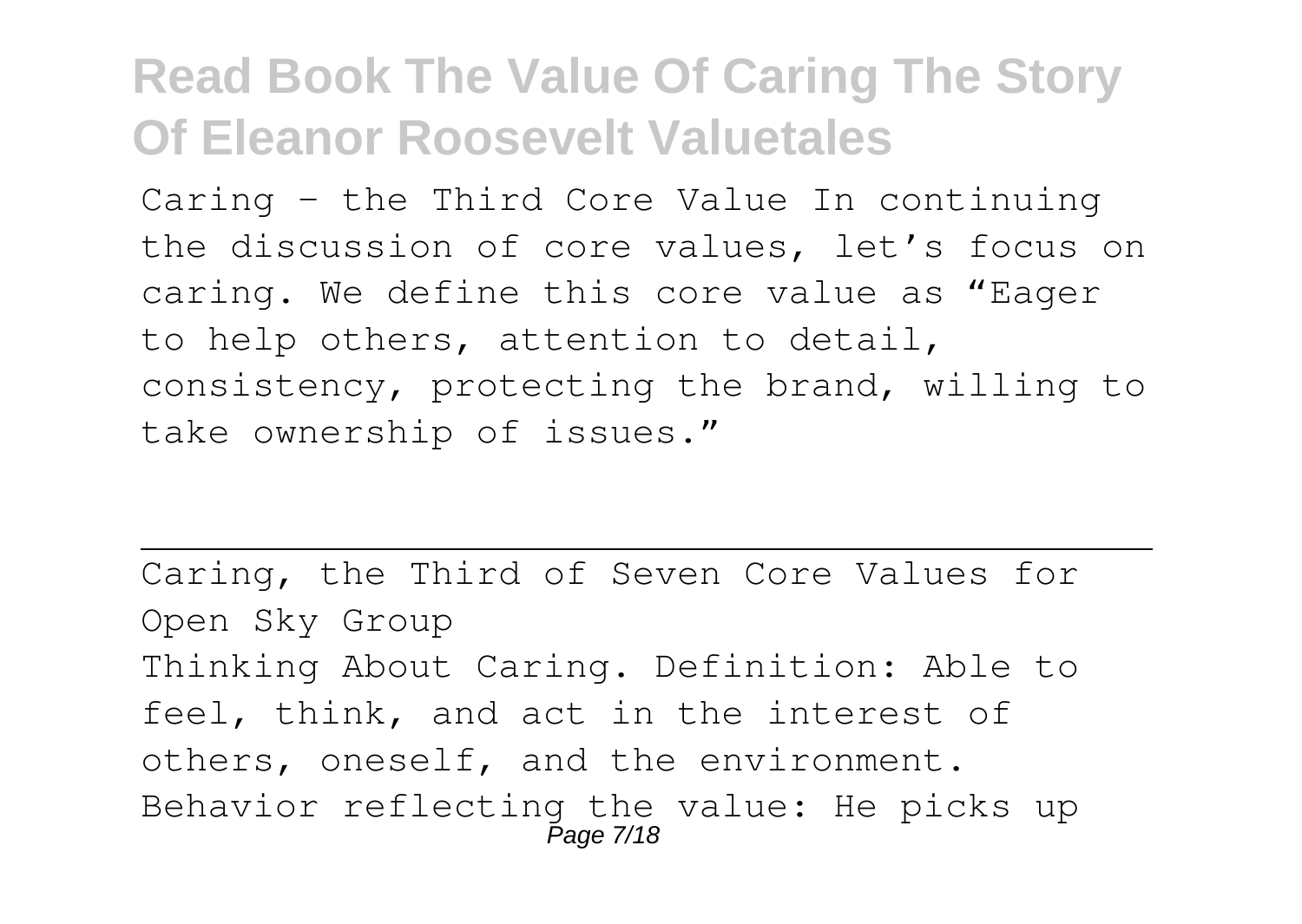litter by the side of the road; fixes a snack willingly for a younger sibling; reads to an elderly neighbor whose eyesight is failing. He refuses to take drugs.

Looking at Values -- Caring caring others is important because if we care for others ,it will be retured to you in some or the other way or god will.so always care for others.

What is value of caring for others? - Answers Page 8/18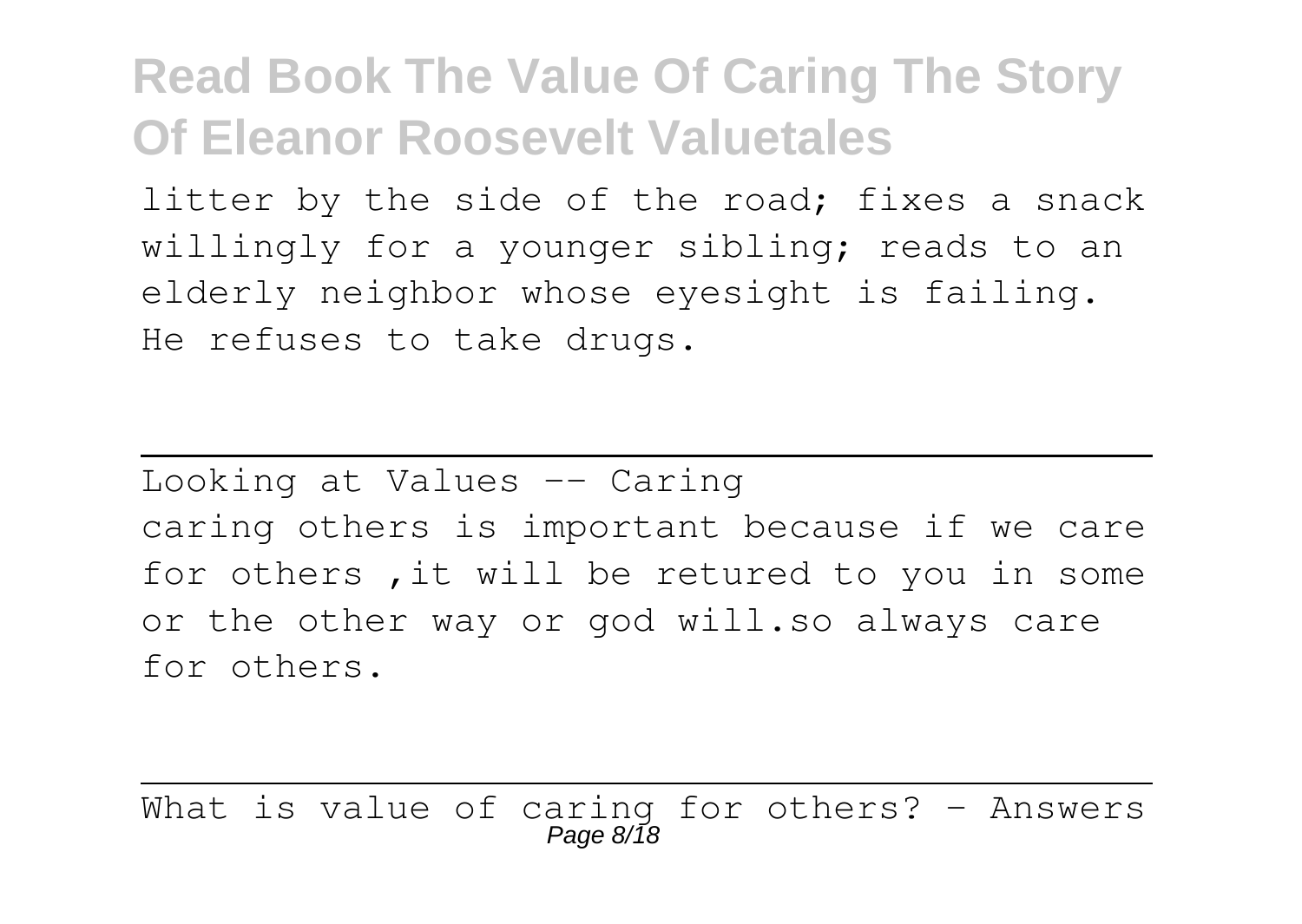Valuing Carers 2015 – the rising value of carers' support is the third in a series of research reports looking at the value to the UK economy of the support provided by unpaid carers. This report is authored by Professor Sue Yeandle (University of Sheffield) and Dr Lisa Buckner (University of Leeds) and published by Carers UK. POLICY FILE(S)

Valuing Carers 2015 - Carers UK Be Caring was born from a desire to recognise that at the heart of everything we do is care. Care for our colleagues, care for our Page  $9/18$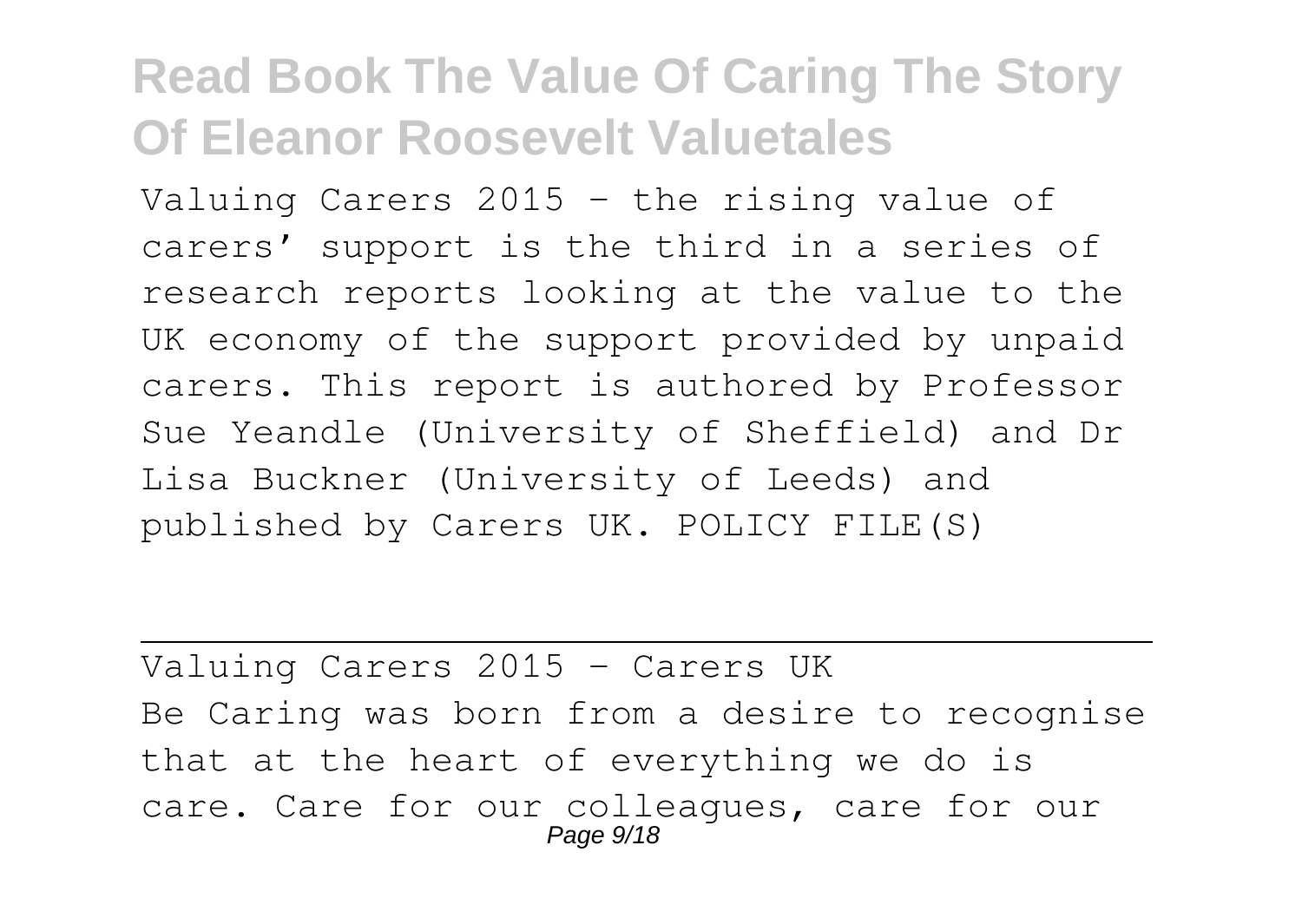customers and also care for our friends, families and communities. Working together to support and encourage our people and customers to reach their goals, however large or small they may be, is what we're about.

Our Core Values - Be Caring Our vision is that no matter who you are or where you are, you will tell us that you receive: "outstanding care delivered by outstanding people". Our values are to be caring, safe and excellent. Caring. Privacy and dignity is at the heart of our care; We Page 10/18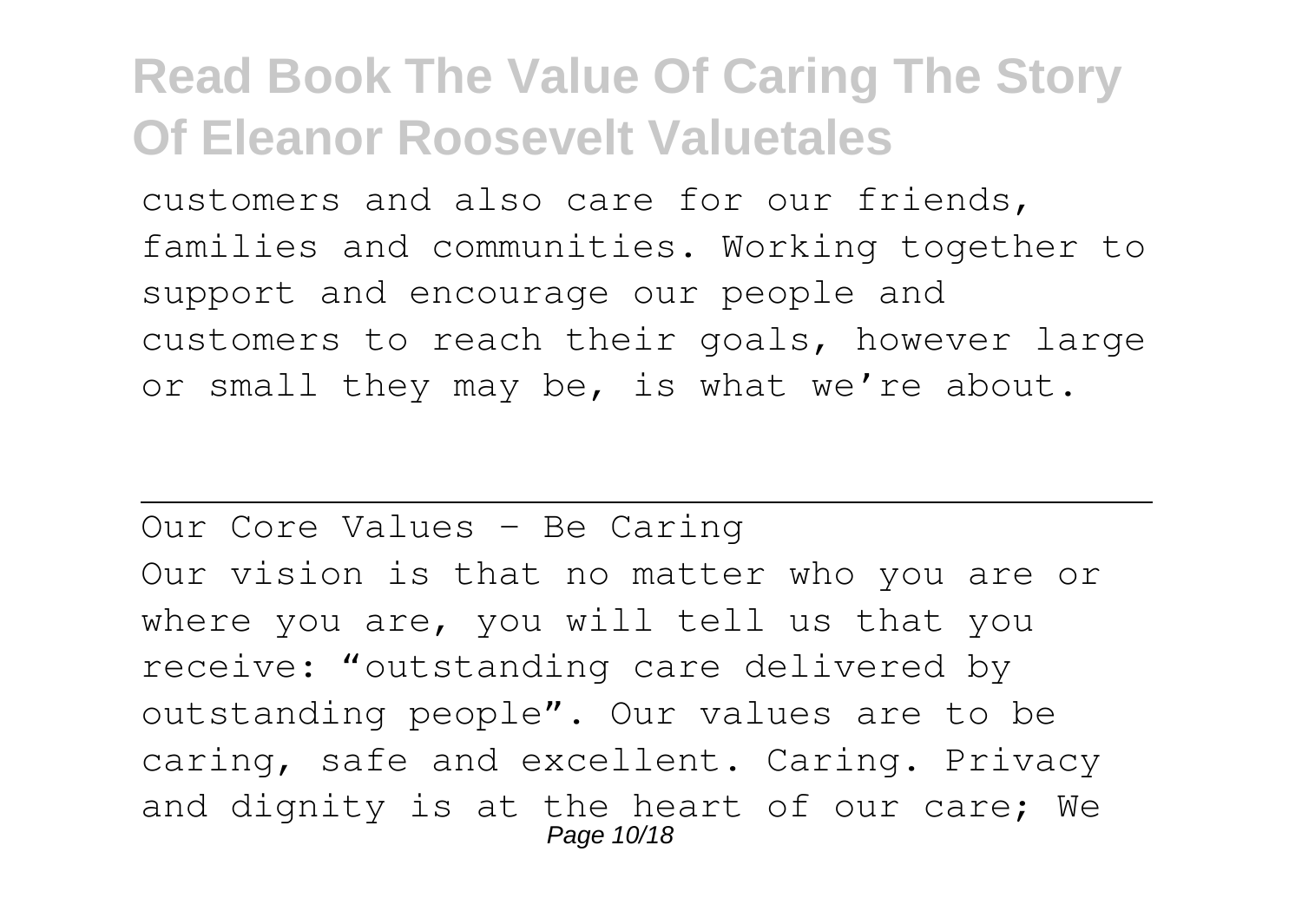treat people with respect and compassion

Our strategy | Oxford Health NHS Foundation TrustOxford ...

Here are some examples of the values and behaviours you might need to work in social care. Dignity and respect Learning and reflection – (thinking about what you do and why you do things in a certain way) Working together Commitment to quality care and support Here are examples of how these values and behaviours might look in your everyday work.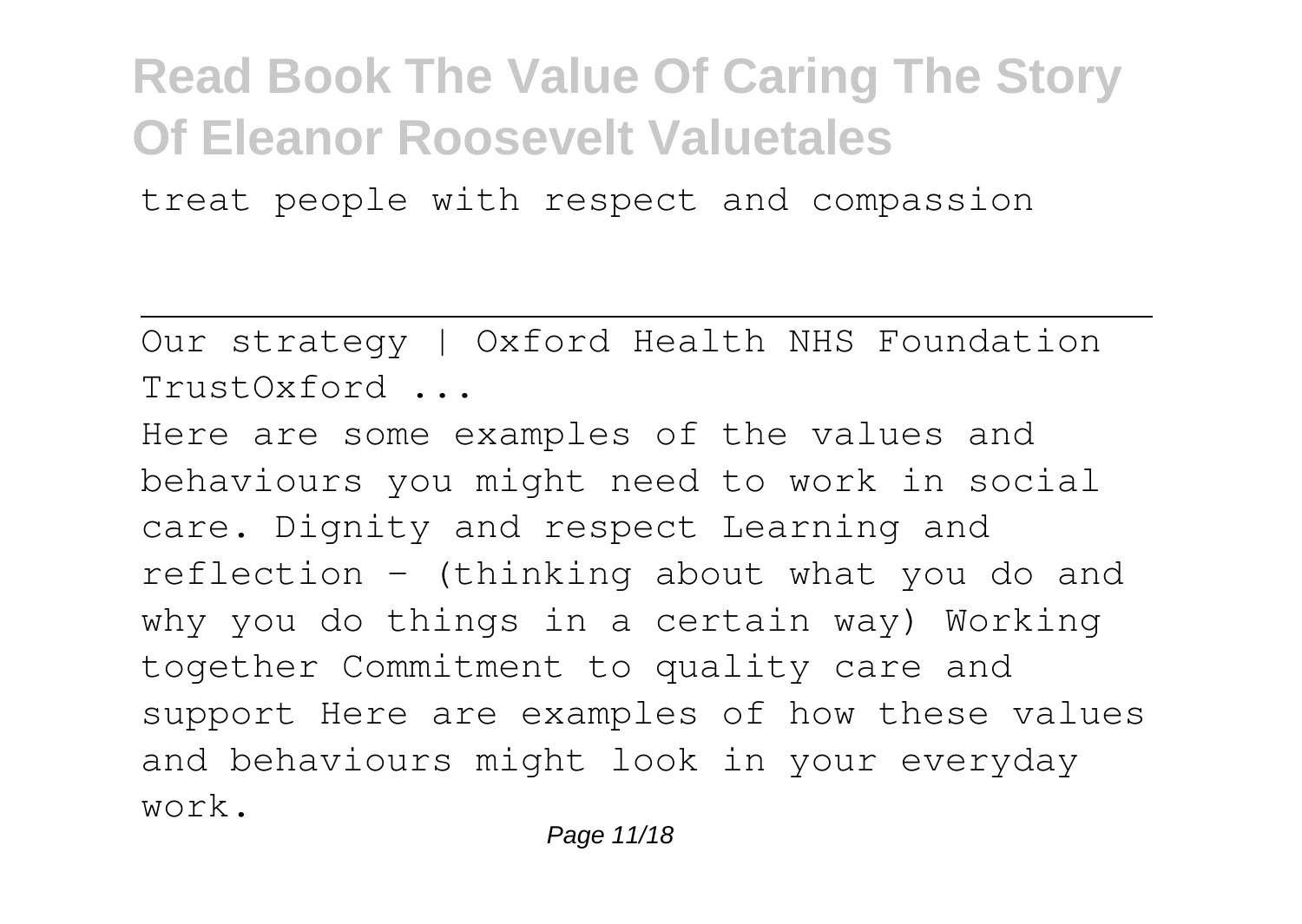What values do I need to work in social care Encourage warm and caring relationships between child and carer that nurture attachment and create a sense of belonging so that the child or young person feels safe, valued and protected. Help children and young people to develop a strong sense of personal identity and maintain the cultural and religious beliefs they choose.

Principles and values | Looked-after children Page 12/18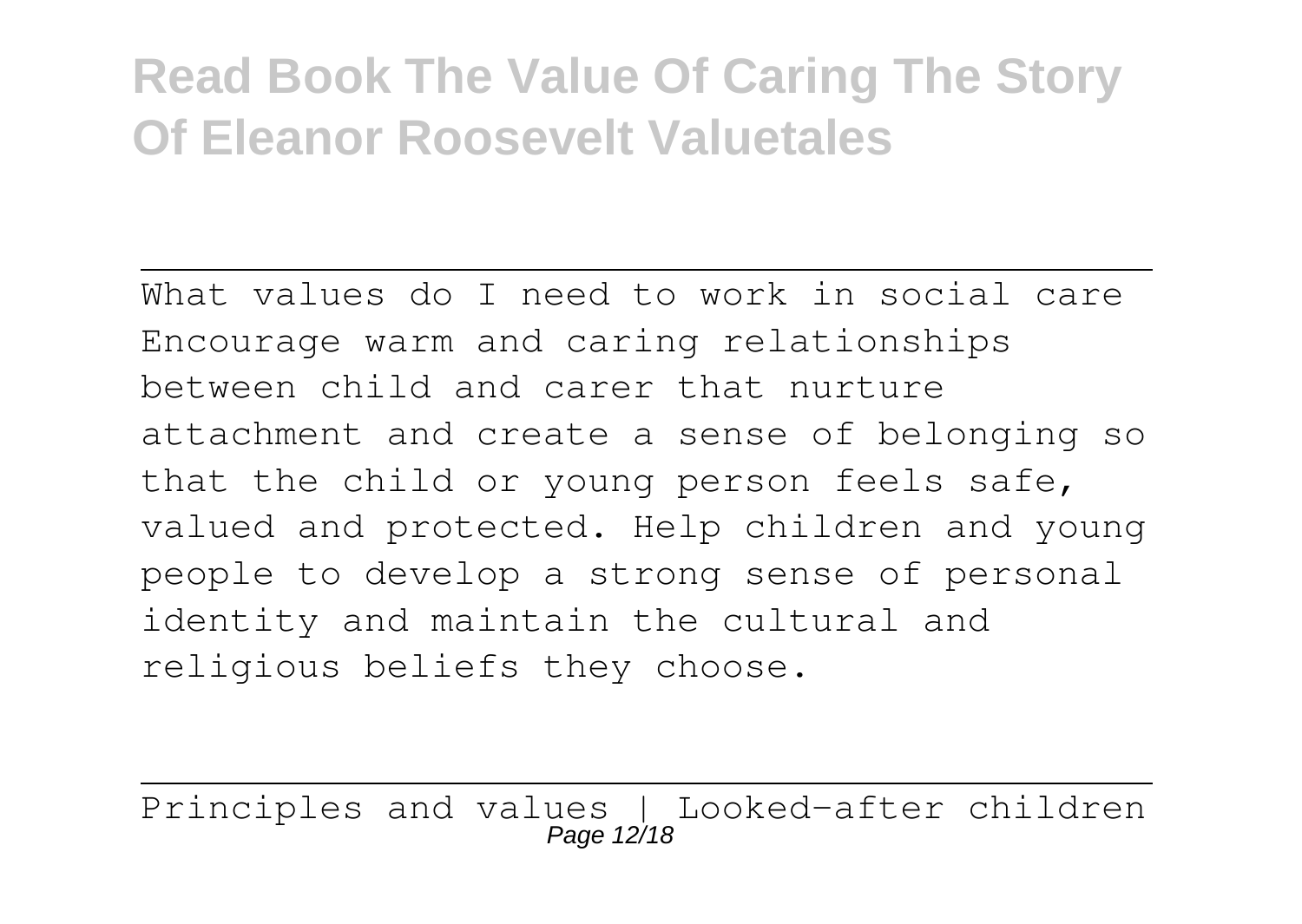and young ...

Carrying value is an accounting measure of value in which the value of an asset or company is based on the figures in the respective company's balance sheet. For physical assets, such as machinery...

Carrying Value Definition Respect and dignity We value each person as an individual, respect their aspirations and commitments in life, and seek to understand their priorities, needs, abilities and limits. We take what others have to say Page 13/18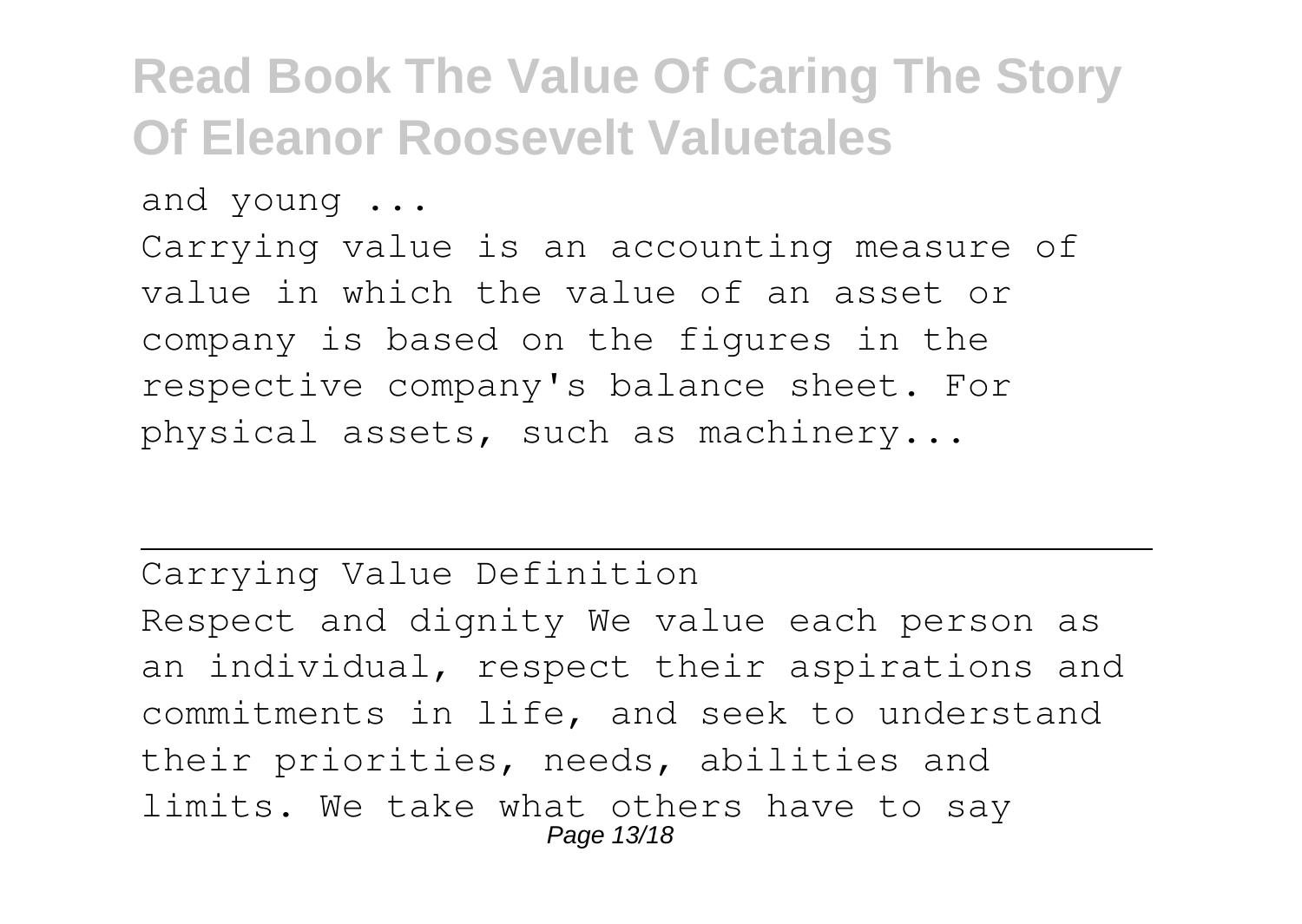seriously. We are honest about our point of view and what we can and cannot do.

NHS Core Values | EPUT Values of care 1) Promoting equality and diversity of people who use services: -recognising individual needs and catering to... 2) Promoting individual rights and beliefs -supporting a service users right to choose their own lifestyle -support  $a...$  3) Maintaining confidentiality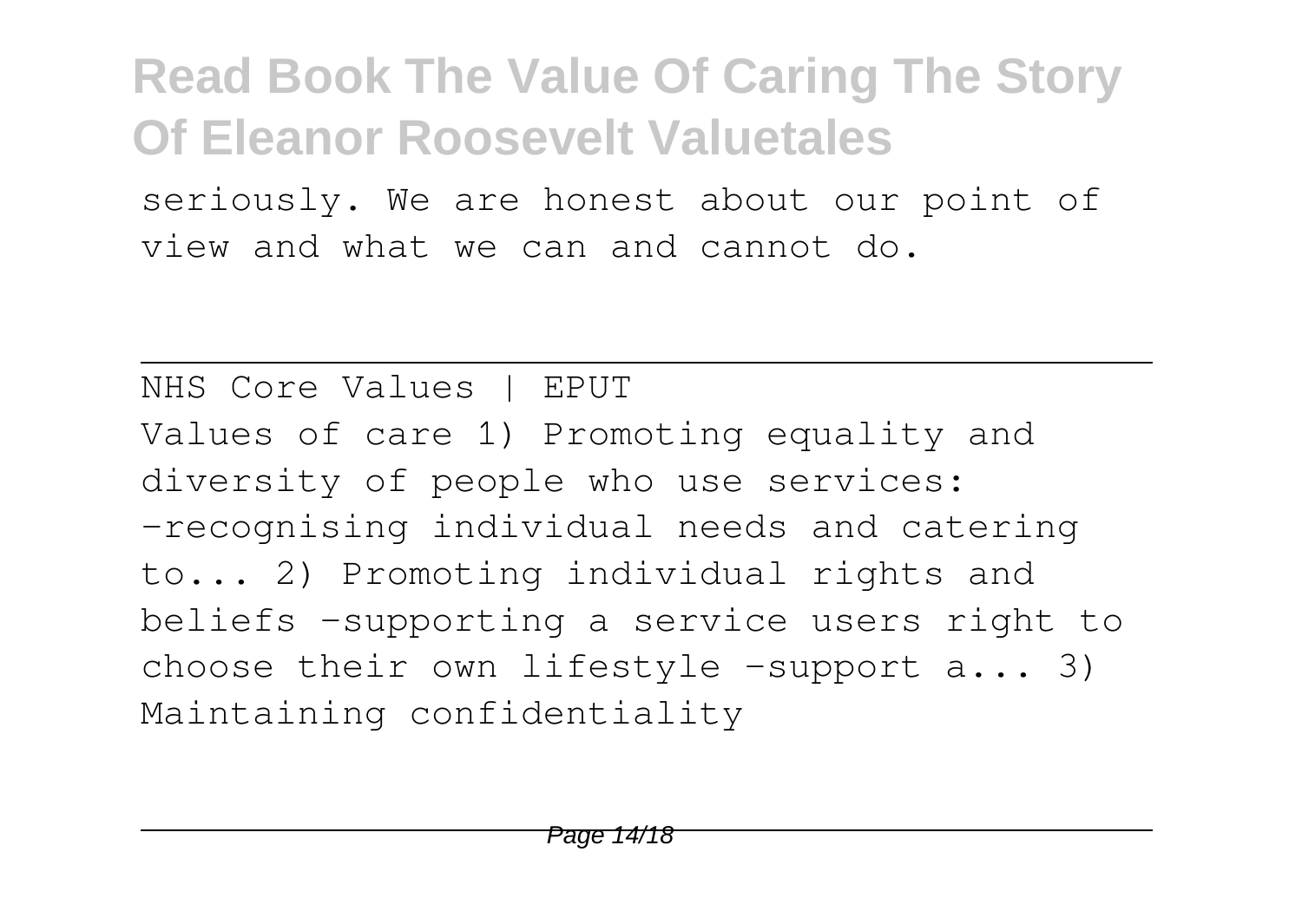Values of care - Weebly CARE is a global leader within a worldwide movement dedicated to ending poverty. We are known everywhere for our unshakeable commitment to the dignity of people. Our Mission. CARE works around the globe to save lives, defeat poverty, and achieve social justice. Our Vision

Our Mission & Vision - Save Lives, Defeat Poverty - CARE Taking care of another person can be both incredibly draining and amazingly rewarding. Page 15/18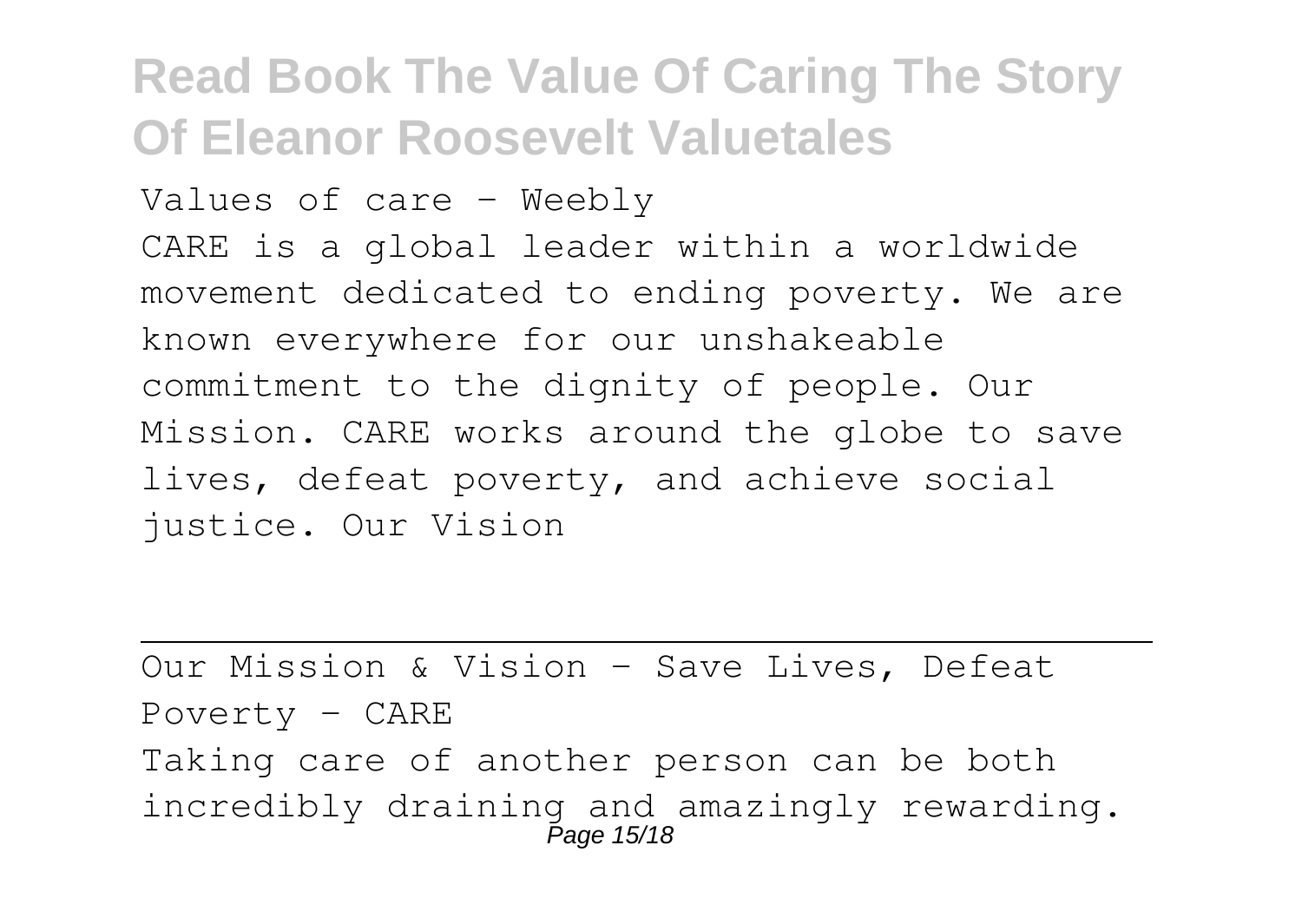Most research on caregiving has focused on the benefits to the person receiving care, but an emerging body of research suggests that – under the right circumstances providing support also benefits caregivers.

Caring for Others Can Bring Benefits – Association for ... The Core Values of Care are: commitment, communication, care, compassion, courage and competence. A commitment to our residents is a cornerstone of what we do.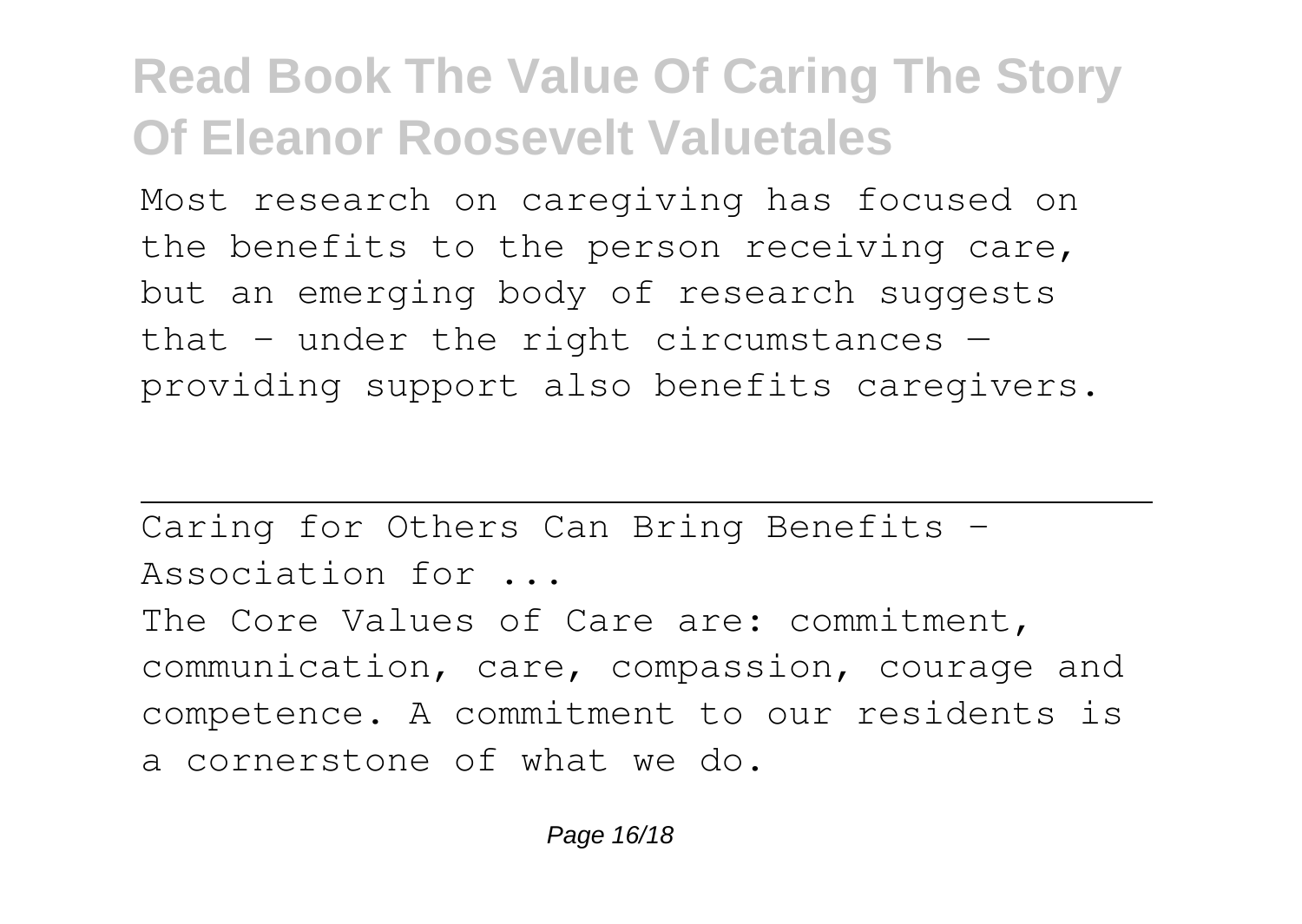The Core Values of Care | Sisters Hospitallers Value-based healthcare is the equitable, sustainable and transparent use of the available resources to achieve better outcomes and experiences for every person. Published April 2019. Hurst L, Mahtani K, Pluddemann A, Lewis S, Harvey K, Briggs A, Boylan A-M, Bajwa R, Haire K, Entwistle A, Handa A, and Heneghan C. CEBM, University of Oxford.